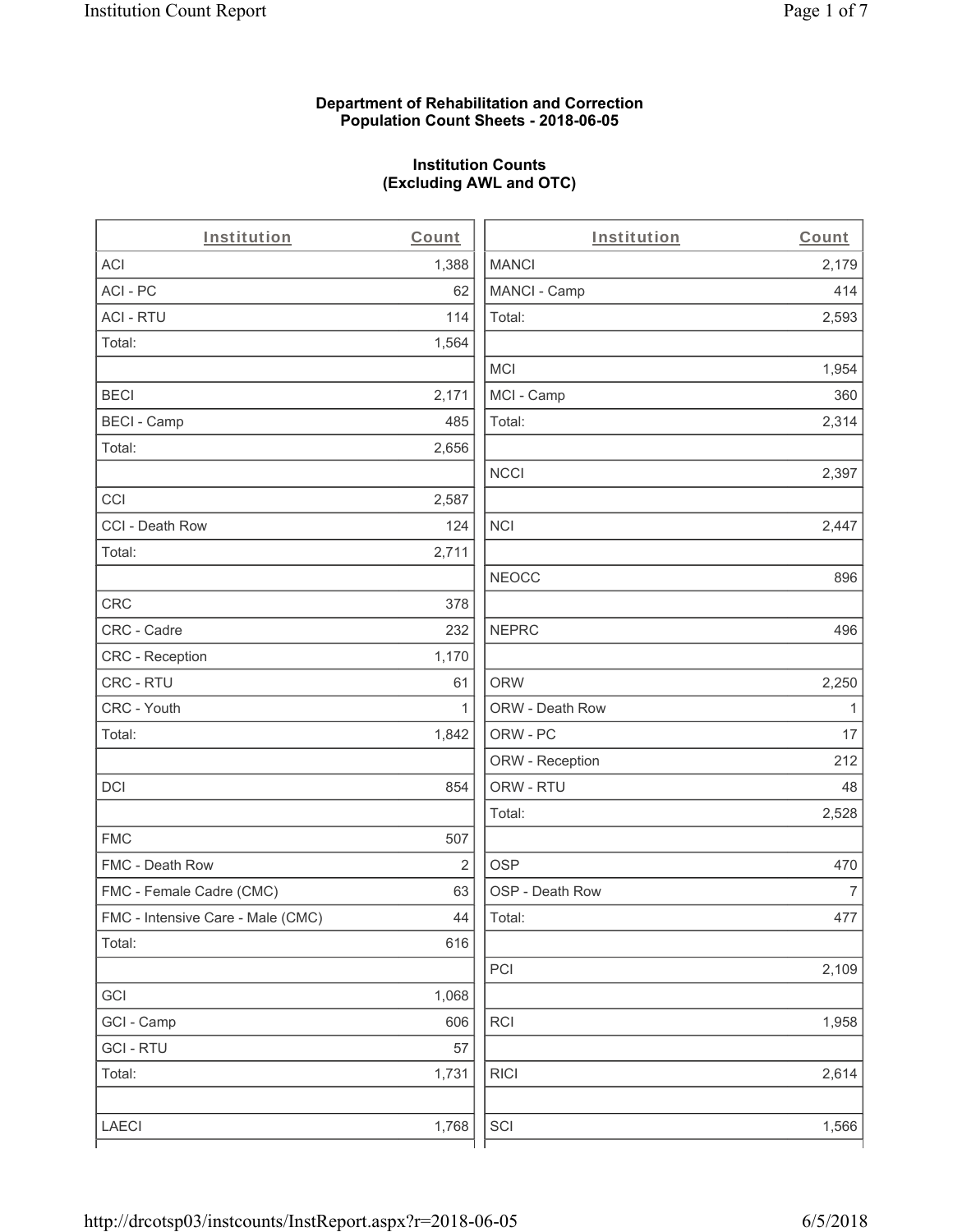| <b>LECI</b>              | 2,144 | <b>SOCF</b>      | 1,231                       |
|--------------------------|-------|------------------|-----------------------------|
| LECI - Camp              | 173   | SOCF - RTU       | 38                          |
| Total:                   | 2,317 | Total:           | 1,269                       |
|                          |       |                  |                             |
| LOCI                     | 2,250 | <b>TCI</b>       | 982                         |
|                          |       | TCI - Camp       | 433                         |
| <b>LORCI</b>             | 235   | Total:           | 1,415                       |
| <b>LORCI - Cadre</b>     | 104   |                  |                             |
| <b>LORCI - Reception</b> | 1,234 | <b>TOCI</b>      | 777                         |
| Total:                   | 1,573 | <b>TOCI - PC</b> | 88                          |
|                          |       | Total:           | 865                         |
| <b>MACI</b>              | 1,018 |                  |                             |
| MACI - Minimum           | 1,231 | <b>WCI</b>       | 1,246                       |
| Total:                   | 2,249 | WCI - RTU        | 33                          |
|                          |       | Total:           | 1,279                       |
|                          |       |                  |                             |
|                          |       |                  | $\sim$ $\sim$ $\sim$ $\sim$ |

**Total Population: 49,354**

\* The Total Population includes 30 Offenders with Reason Codes 30 & 31. \*\* The Total Population includes 37 Offenders with Reason Code 0A.

## **Male Population by Security Level (Include AWL and Exclude OTC)**

| Security Level         |                   | Body   | AWL            | (-OTC) | Total  |
|------------------------|-------------------|--------|----------------|--------|--------|
| Total Level 5          |                   | 106    | 2              | 2      | 106    |
| <b>Total Level 4</b>   |                   | 2,655  | 17             | 16     | 2,656  |
| Total Level 3          |                   | 12,092 | 133            | 115    | 12,110 |
| Total Level 2          |                   | 15,634 | 170            | 120    | 15,684 |
| Total Level 1          |                   | 14,701 | 159            | 79     | 14,781 |
| <b>Total Death Row</b> |                   | 135    | $\overline{2}$ |        | 136    |
|                        | <b>Total Male</b> | 45,323 | 483            | 333    | 45,473 |

## **Female Population by Institution (Include AWL and Exclude OTC)**

| Institution              | <b>Body</b> | AWL |    | Tota  |
|--------------------------|-------------|-----|----|-------|
| DCI                      | 854         |     | 4  | 857   |
| <b>FMC</b>               | 16          |     |    |       |
| FMC - Female Cadre (CMC) | 63          |     |    | 64    |
| NEPRC                    | 496         |     | ◠  | 505   |
| <b>ORW</b>               | 2,249       | 35  | 19 | 2,265 |
|                          |             |     |    |       |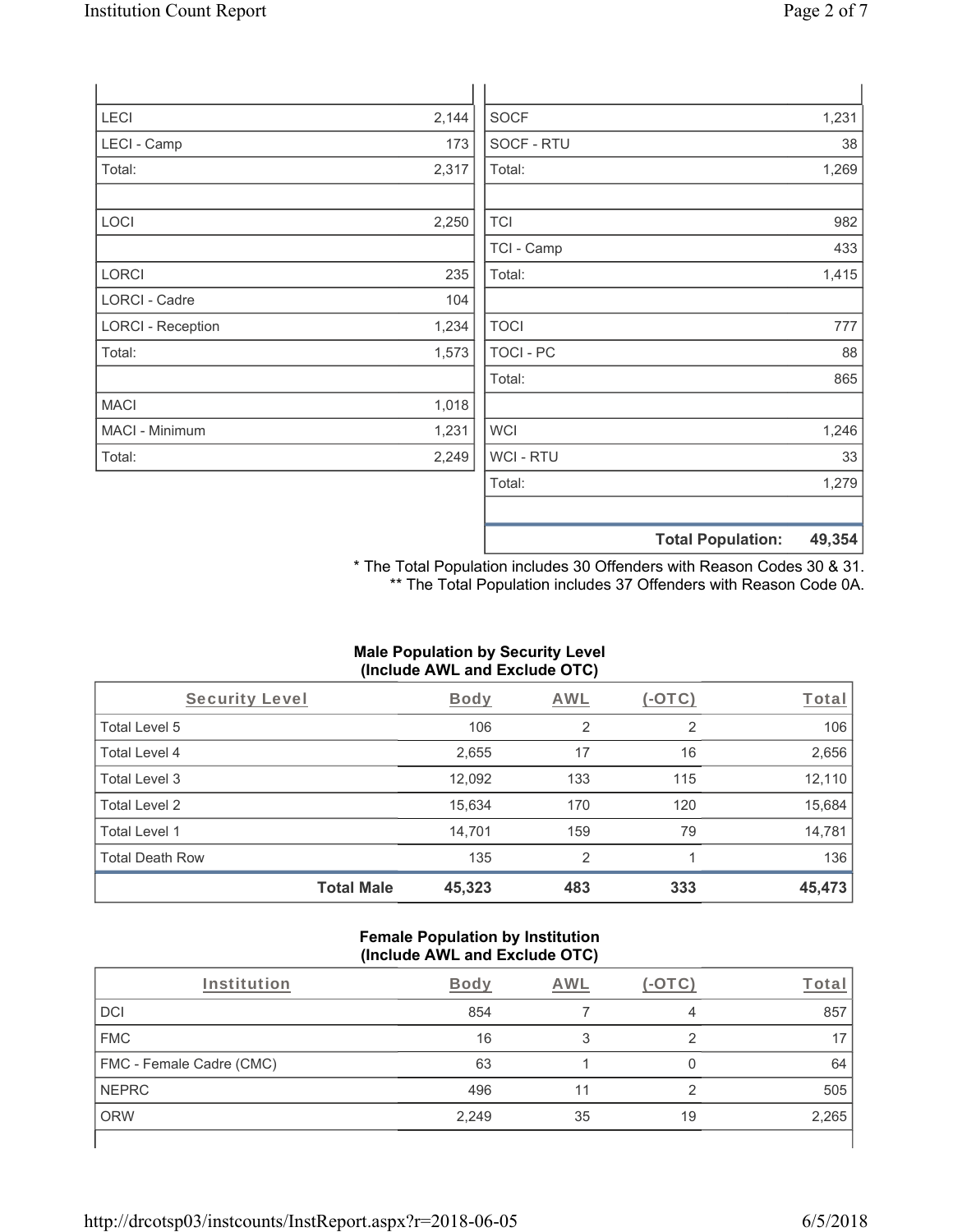| ORW - Death Row        |                          |        | 0   |     |        |
|------------------------|--------------------------|--------|-----|-----|--------|
| ORW - PC               |                          | 17     | 0   |     |        |
| <b>ORW</b> - Reception |                          | 212    | 8   |     | 217    |
| <b>ORW - RTU</b>       |                          | 48     | 0   |     | 48     |
|                        | <b>Total Female</b>      | 3,956  | 65  | 30  | 3,991  |
|                        | <b>Total Population:</b> | 49,279 | 548 | 363 | 49,464 |

## **Male Population by Institution: Security Level 5 (Include AWL and Exclude OTC)**

|              | Institution          | Body           | AWL            | $(-OTC)$       | Total          |
|--------------|----------------------|----------------|----------------|----------------|----------------|
| CRC          |                      | 2              | 0              | 0              | 2              |
| <b>MACI</b>  |                      | 3              | $\mathbf 0$    | $\Omega$       | 3              |
| <b>MANCI</b> |                      |                | 0              | 0              |                |
| <b>NEOCC</b> |                      |                | 0              | $\Omega$       |                |
| <b>OSP</b>   |                      | 44             | 0              | 0              | 44             |
| <b>RICI</b>  |                      | $\overline{2}$ | 0              | $\Omega$       | $\overline{2}$ |
| <b>SOCF</b>  |                      | 42             | $\overline{2}$ | $\overline{2}$ | 42             |
| <b>TCI</b>   |                      |                | $\Omega$       | 0              |                |
| <b>TOCI</b>  |                      | 8              | $\Omega$       | $\mathbf{0}$   | 8              |
| <b>WCI</b>   |                      | $\mathcal{P}$  | $\Omega$       | $\Omega$       | 2              |
|              | <b>Total Level 5</b> | 106            | $\overline{2}$ | $\mathbf{2}$   | 106            |

## **Male Population by Institution: Security Level 4 (Include AWL and Exclude OTC)**

| $\cdot$                  |                |             |             |                |
|--------------------------|----------------|-------------|-------------|----------------|
| Institution              | <b>Body</b>    | <b>AWL</b>  | (OTC)       | Total          |
| ACI                      | 10             | $\mathbf 0$ | $\mathbf 0$ | 10             |
| <b>BECI</b>              | 1              |             |             |                |
| ${\sf CRC}$              | 31             |             |             | 31             |
| CRC - Reception          | 7              | $\mathbf 0$ | $\Omega$    | 7              |
| CRC - RTU                | 20             | $\mathbf 0$ | $\Omega$    | 20             |
| <b>FMC</b>               | $\overline{2}$ | $\mathbf 0$ | $\Omega$    | $\overline{2}$ |
| GCI                      | $\overline{2}$ | $\Omega$    | $\Omega$    | $\overline{2}$ |
| LECI                     | 29             |             |             | 29             |
| <b>LORCI</b>             | 11             | $\mathbf 0$ | $\Omega$    | 11             |
| <b>LORCI - Cadre</b>     | $\overline{1}$ | 0           | $\Omega$    |                |
| <b>LORCI - Reception</b> | 10             | $\mathbf 0$ | $\Omega$    | 10             |
| <b>MACI</b>              | 53             | $\mathbf 0$ | 0           | 53             |
| <b>MANCI</b>             | 46             | 1           |             | 46             |
|                          |                |             |             |                |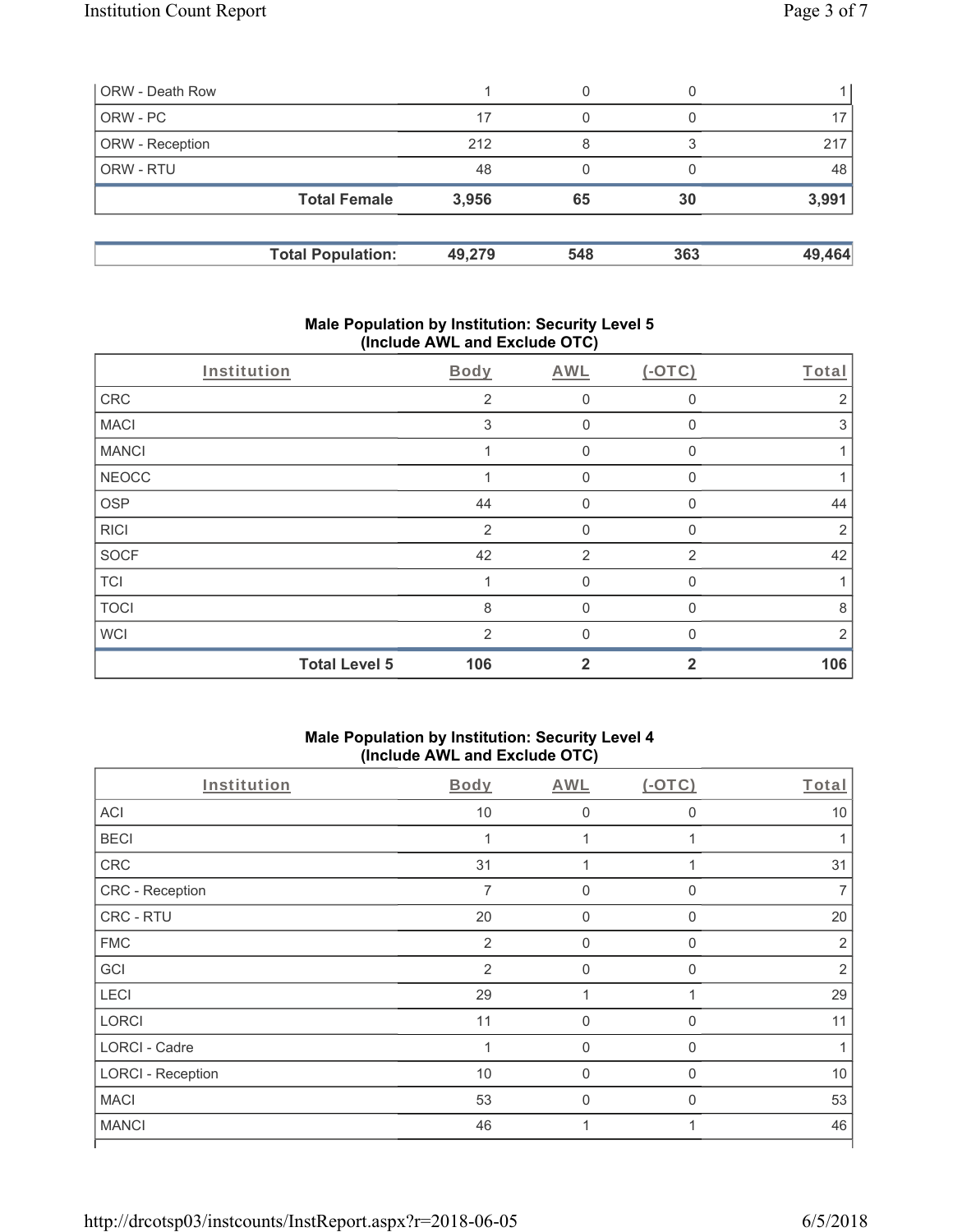| <b>MCI</b>   |                      | 1     | 0              | $\mathbf 0$    |       |
|--------------|----------------------|-------|----------------|----------------|-------|
| <b>NEOCC</b> |                      | 2     | 0              | 0              | 2     |
| <b>OSP</b>   |                      | 395   | $\overline{2}$ | $\overline{2}$ | 395   |
| PCI          |                      | 1     | 0              | 0              |       |
| <b>RCI</b>   |                      | 24    | 1              |                | 24    |
| SCI          |                      | 1     | $\mathbf 0$    | 0              |       |
| <b>SOCF</b>  |                      | 1,155 | 7              | 6              | 1,156 |
| SOCF - RTU   |                      | 38    | 0              | $\Omega$       | 38    |
| <b>TCI</b>   |                      | $9\,$ | $\mathbf 0$    | 0              | 9     |
| <b>TOCI</b>  |                      | 760   | 1              |                | 760   |
| TOCI - PC    |                      | 15    | $\mathbf 0$    | $\Omega$       | 15    |
| <b>WCI</b>   |                      | 19    | 2              | 2              | 19    |
| WCI-RTU      |                      | 12    | 0              | $\Omega$       | 12    |
|              | <b>Total Level 4</b> | 2,655 | 17             | 16             | 2,656 |

# **Male Population by Institution: Security Level 3 (Include AWL and Exclude OTC)**

| Institution                       | Body           | <b>AWL</b>          | $(-OTC)$         | Total            |
|-----------------------------------|----------------|---------------------|------------------|------------------|
| ACI                               | 20             | $\mathsf{O}\xspace$ | $\mathbf 0$      | 20               |
| ACI-PC                            | $\mathbf{1}$   | $\mathsf{O}\xspace$ | 0                | 1                |
| <b>BECI</b>                       | $\mathbf 1$    | $\mathbf 0$         | $\mathbf 0$      | $\mathbf{1}$     |
| CCI                               | 6              | $\mathbf 0$         | $\mathbf 0$      | 6                |
| CRC                               | 73             | $\mathbf 0$         | $\mathbf 0$      | 73               |
| CRC - Cadre                       | 125            | $\boldsymbol{0}$    | $\mathbf 0$      | 125              |
| CRC - Reception                   | 813            | 17                  | 17               | 813              |
| CRC - RTU                         | 41             | $\mathbf 0$         | $\mathbf 0$      | 41               |
| CRC - Youth                       | $\mathbf 1$    | $\mathbf 1$         | $\mathbf{1}$     | 1                |
| <b>FMC</b>                        | $\overline{2}$ | $\mathbf{1}$        | $\mathbf 0$      | 3                |
| FMC - Intensive Care - Male (CMC) | 4              | $\mathbf 0$         | $\mathbf 0$      | 4                |
| <b>LAECI</b>                      | 3              | $\mathbf 0$         | $\mathbf 0$      | $\mathfrak{S}$   |
| <b>LECI</b>                       | 2,110          | 19                  | 16               | 2,113            |
| <b>LORCI</b>                      | 55             | 36                  | 32               | 59               |
| <b>LORCI - Cadre</b>              | 24             | $\mathbf 0$         | $\boldsymbol{0}$ | 24               |
| <b>LORCI - Reception</b>          | 835            | $\overline{2}$      | $\mathbf{1}$     | 836              |
| <b>MACI</b>                       | 876            | 5                   | 3                | 878              |
| <b>MANCI</b>                      | 2,101          | 15                  | 13               | 2,103            |
| <b>MCI</b>                        | 4              | $\mathbf 0$         | $\mathbf 0$      | 4                |
| <b>NCCI</b>                       | $\overline{9}$ | $\mathbf 0$         | $\mathbf 0$      | $\boldsymbol{9}$ |
| NCI                               | 8              | $\mathbf{1}$        | 1                | 8                |
| <b>NEOCC</b>                      | 891            | $\,8\,$             | $\overline{7}$   | 892              |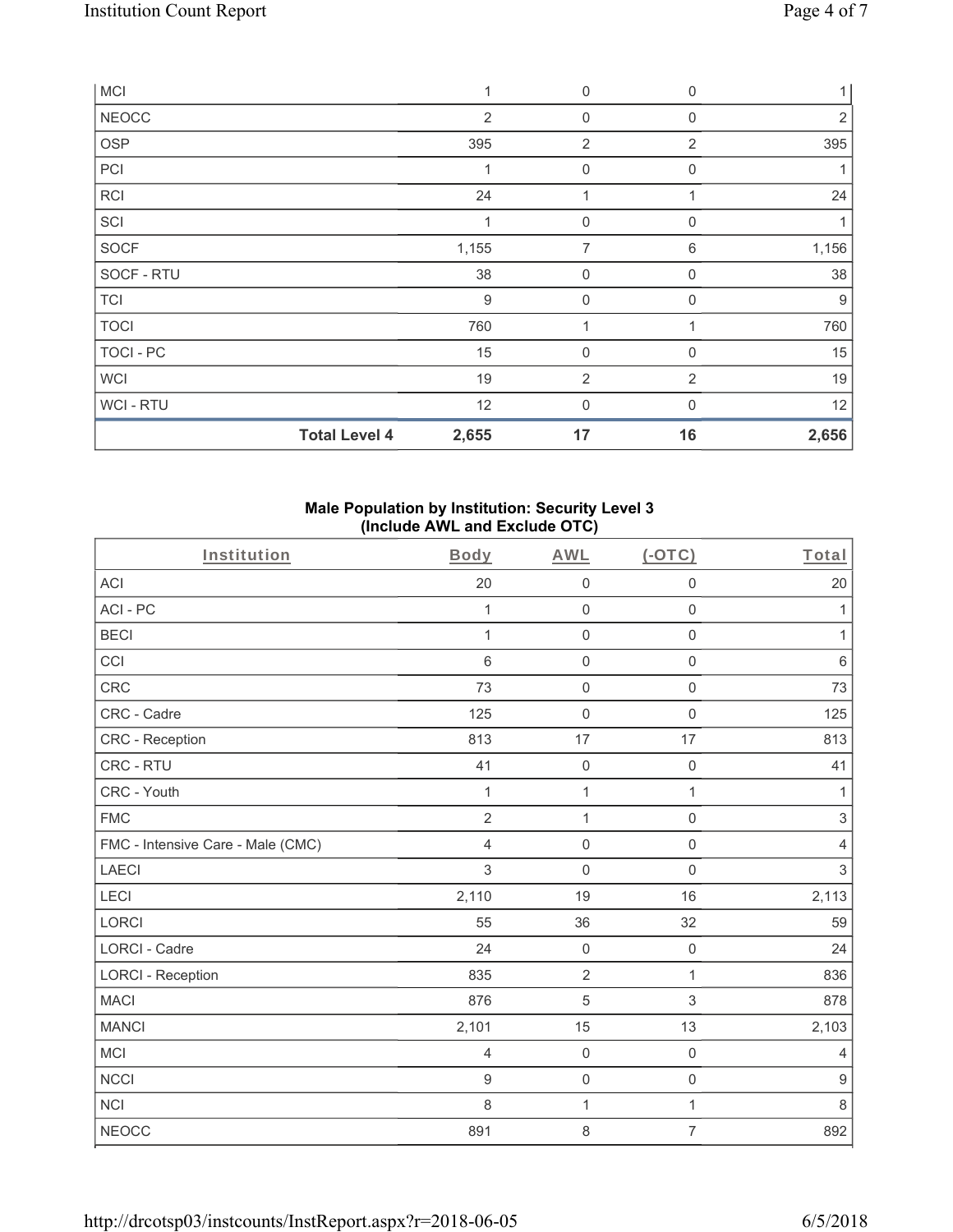| OSP         |                      | 8              | $\mathbf 0$    | 0           | $\,8\,$        |
|-------------|----------------------|----------------|----------------|-------------|----------------|
| PCI         |                      | 34             |                | 0           | 35             |
| <b>RCI</b>  |                      | 1,761          | 11             | 10          | 1,762          |
| <b>RICI</b> |                      | $\overline{4}$ | 0              | $\mathbf 0$ | $\overline{4}$ |
| SCI         |                      |                | $\mathbf 0$    | $\Omega$    |                |
| SOCF        |                      | 30             | $\mathbf 0$    | 0           | 30             |
| <b>TCI</b>  |                      | 926            | 8              | 8           | 926            |
| TCI - Camp  |                      |                | $\mathbf 0$    | $\Omega$    |                |
| <b>TOCI</b> |                      | 8              | $\overline{2}$ |             | 9              |
| TOCI - PC   |                      | 73             | $\mathbf 0$    | $\Omega$    | 73             |
| <b>WCI</b>  |                      | 1,225          | 6              | 5           | 1,226          |
| WCI - RTU   |                      | 18             | $\mathbf 0$    | $\Omega$    | 18             |
|             | <b>Total Level 3</b> | 12,092         | 133            | 115         | 12,110         |

### **Male Population by Institution: Security Level 2 (Include AWL and Exclude OTC)**

| Institution                       | Body         | <b>AWL</b>       | $(-OTC)$            | Total            |
|-----------------------------------|--------------|------------------|---------------------|------------------|
| <b>ACI</b>                        | 732          | $\overline{4}$   | $\mathbf{1}$        | 735              |
| ACI-PC                            | 58           | $\mathbf 0$      | $\mathsf 0$         | 58               |
| <b>ACI - RTU</b>                  | 79           | $\mathbf 0$      | $\mathbf 0$         | 79               |
| <b>BECI</b>                       | 1,430        | 20               | 11                  | 1,439            |
| CCI                               | 2,008        | 12               | $\,8\,$             | 2,012            |
| CRC                               | 135          | $\overline{2}$   | $\overline{2}$      | 135              |
| CRC - Cadre                       | 106          | $\mathbf 0$      | $\mathsf 0$         | 106              |
| CRC - Reception                   | 221          | $\overline{7}$   | $\overline{7}$      | 221              |
| <b>FMC</b>                        | 8            | 1                | $\mathsf{O}\xspace$ | $\boldsymbol{9}$ |
| FMC - Intensive Care - Male (CMC) | 17           | $\mathbf 0$      | $\mathbf 0$         | 17               |
| GCI                               | 459          | $\sqrt{3}$       | $\sqrt{3}$          | 459              |
| <b>GCI-RTU</b>                    | 44           | $\mathbf 0$      | $\mathsf{O}\xspace$ | 44               |
| <b>LAECI</b>                      | 1,085        | 12               | $6\phantom{1}$      | 1,091            |
| LECI                              | 3            | $\mathbf 0$      | $\mathsf{O}\xspace$ | $\sqrt{3}$       |
| LOCI                              | 1,133        | $\,6\,$          | $\sqrt{3}$          | 1,136            |
| LORCI                             | 108          | 27               | 27                  | 108              |
| <b>LORCI - Cadre</b>              | 76           | $\mathbf 0$      | $\mathsf 0$         | 76               |
| <b>LORCI - Reception</b>          | 226          | $\overline{1}$   | $\mathsf{O}\xspace$ | 227              |
| <b>MACI</b>                       | 86           | 1                | $\mathbf 0$         | 87               |
| <b>MANCI</b>                      | 8            | $\mathbf{1}$     | $\mathbf{1}$        | 8                |
| <b>MCI</b>                        | 1,445        | 15               | 12                  | 1,448            |
| MCI - Camp                        | $\mathbf{1}$ | $\boldsymbol{0}$ | $\mathsf{O}\xspace$ | 1                |
| <b>NCCI</b>                       | 1,158        | 12               | 8                   | 1,162            |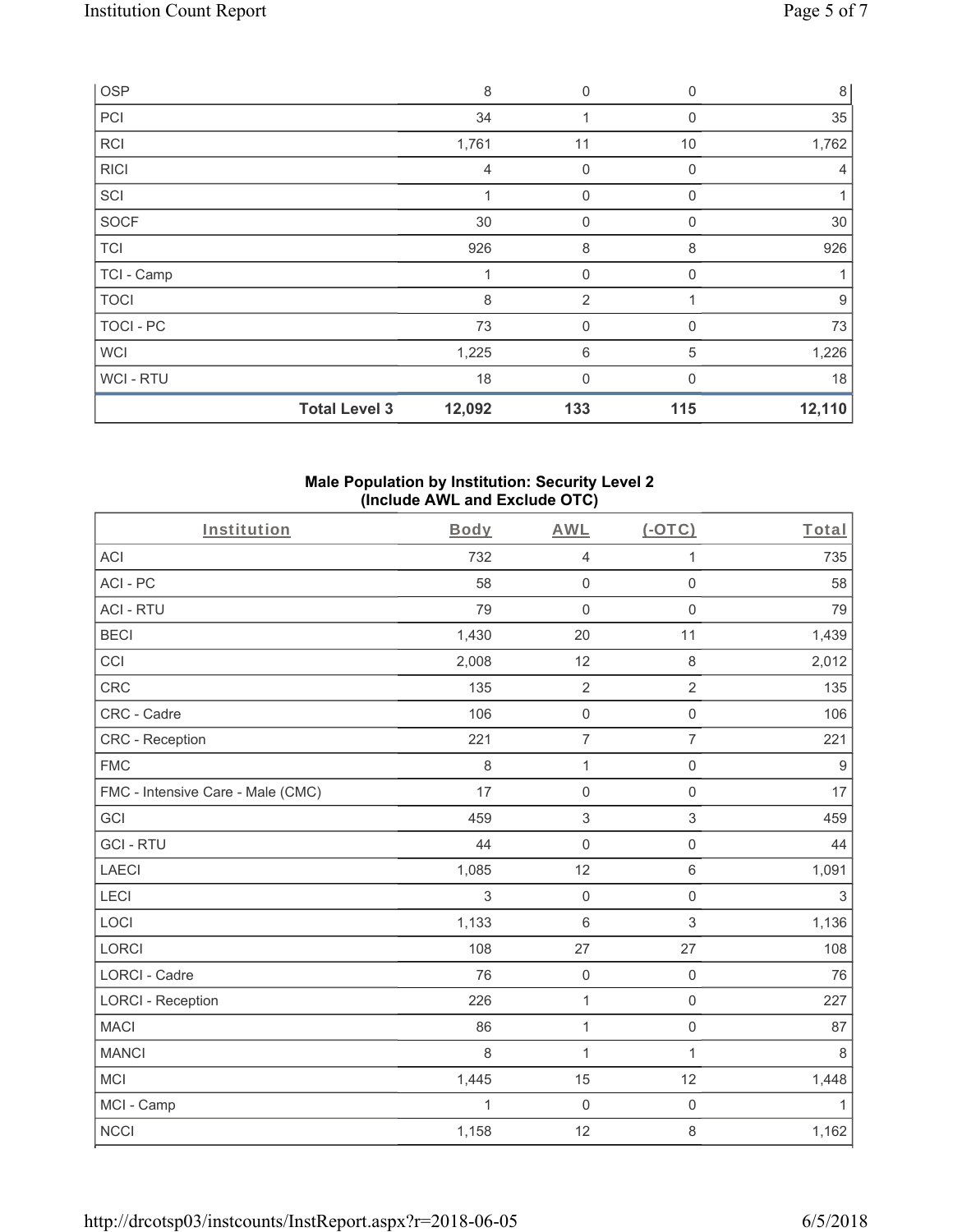| <b>NCI</b>   |                      | 1,590          | 11          | 9        | 1,592          |
|--------------|----------------------|----------------|-------------|----------|----------------|
| <b>NEOCC</b> |                      | $\overline{2}$ | 0           | 0        | 2              |
| PCI          |                      | 852            | 10          | 3        | 859            |
| <b>RCI</b>   |                      | 171            | $\mathbf 0$ | 0        | 171            |
| <b>RICI</b>  |                      | 1,500          | 14          | 10       | 1,504          |
| SCI          |                      | 882            | 11          | 9        | 884            |
| SOCF         |                      | 4              | $\mathbf 0$ | 0        | $\overline{4}$ |
| <b>TCI</b>   |                      | 5              | $\mathbf 0$ | 0        | 5              |
| <b>TOCI</b>  |                      |                | $\mathbf 0$ | $\Omega$ |                |
| WCI - RTU    |                      |                | 0           |          |                |
|              | <b>Total Level 2</b> | 15,634         | 170         | 120      | 15,684         |

# **Male Population by Institution: Security Level 1 (Include AWL and Exclude OTC)**

| Institution                       | <b>Body</b>    | <b>AWL</b>          | $(-OTC)$            | Total          |
|-----------------------------------|----------------|---------------------|---------------------|----------------|
| <b>ACI</b>                        | 626            | 5                   | $\,$ 3 $\,$         | 628            |
| ACI-PC                            | 3              | $\mathbf 0$         | $\mathsf{O}\xspace$ | $\sqrt{3}$     |
| <b>ACI - RTU</b>                  | 35             | $\mathbf 0$         | $\mathbf 0$         | 35             |
| <b>BECI</b>                       | 738            | 10                  | $\overline{4}$      | 744            |
| <b>BECI - Camp</b>                | 485            | $\mathsf{O}\xspace$ | $\mathsf 0$         | 485            |
| CCI                               | 572            | 5                   | $\overline{2}$      | 575            |
| CRC                               | 75             | $\mathfrak{S}$      | $\mathfrak{S}$      | 75             |
| CRC - Cadre                       | $\mathbf 1$    | $\mathbf 0$         | $\mathsf{O}\xspace$ | $\mathbf{1}$   |
| CRC - Reception                   | 124            | $\overline{4}$      | $\overline{4}$      | 124            |
| <b>FMC</b>                        | 478            | $6\phantom{1}$      | $\mathbf{1}$        | 483            |
| FMC - Intensive Care - Male (CMC) | 23             | $\mathsf{O}\xspace$ | $\mathsf 0$         | 23             |
| GCI                               | 607            | 13                  | $\overline{2}$      | 618            |
| GCI - Camp                        | 606            | $\mathsf{O}\xspace$ | $\mathsf 0$         | 606            |
| <b>GCI-RTU</b>                    | 13             | $\mathbf 0$         | $\mathbf 0$         | 13             |
| <b>LAECI</b>                      | 680            | $\overline{7}$      | $\overline{4}$      | 683            |
| LECI                              | $\overline{2}$ | $\,$ 3 $\,$         | $\mathsf{O}\xspace$ | $\overline{5}$ |
| LECI - Camp                       | 173            | $\mathbf 0$         | $\mathbf 0$         | 173            |
| LOCI                              | 1,117          | $\overline{7}$      | $\mathbf{1}$        | 1,123          |
| <b>LORCI</b>                      | 61             | 12                  | 10                  | 63             |
| <b>LORCI - Cadre</b>              | 3              | $\mathbf 0$         | $\mathbf 0$         | $\sqrt{3}$     |
| <b>LORCI - Reception</b>          | 163            | 1                   | $\mathbf 1$         | 163            |
| MACI - Minimum                    | 1,231          | 11                  | $\,8\,$             | 1,234          |
| <b>MANCI</b>                      | 23             | $\overline{5}$      | $\mathfrak{S}$      | 25             |
| MANCI - Camp                      | 414            | $\mathsf{O}\xspace$ | $\mathbf 0$         | 414            |
| <b>MCI</b>                        | 504            | 5                   | $\sqrt{3}$          | 506            |